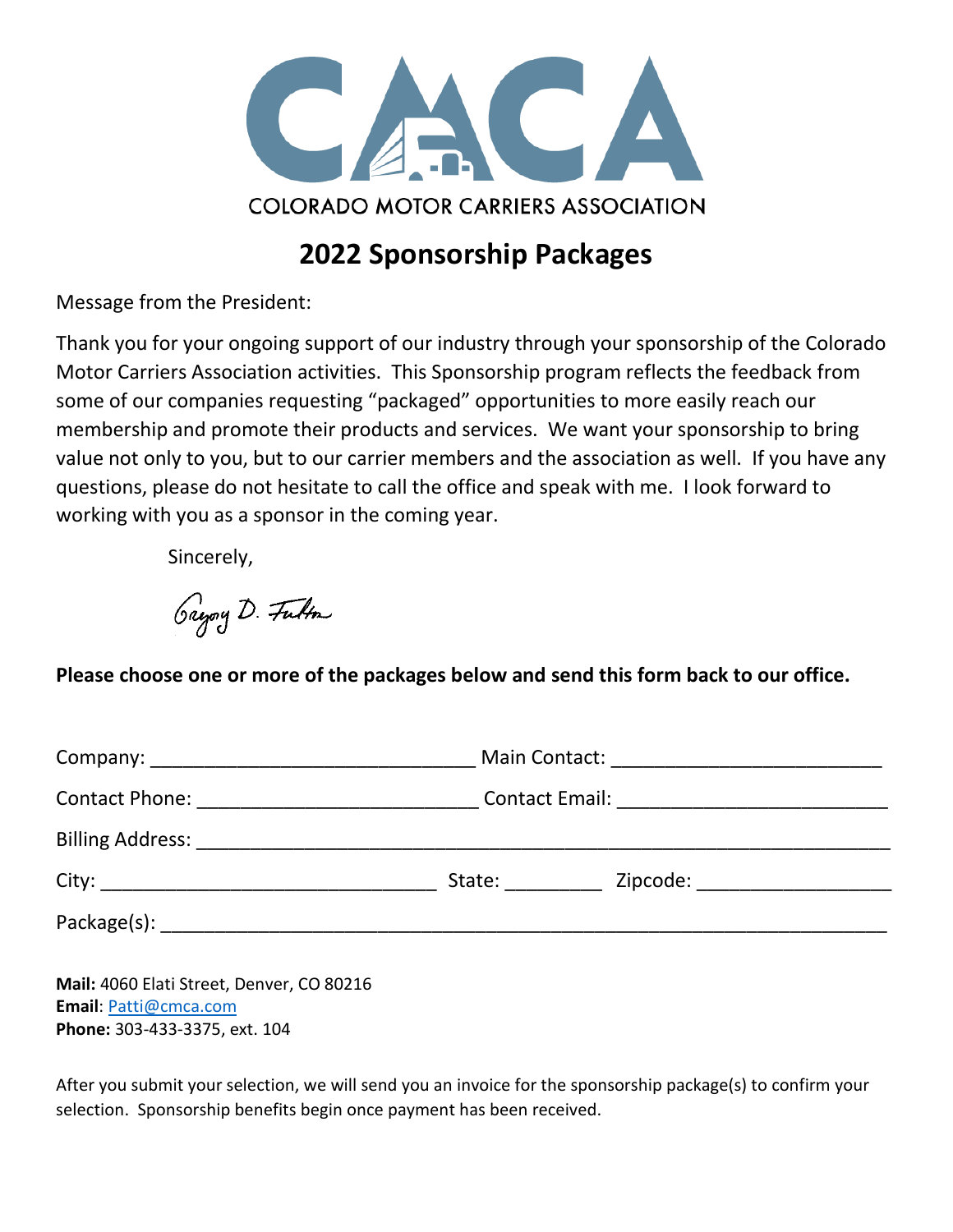# CHAMPION SPONSOR \$55,000

- Presenting status at Truck Driving Championships, Top Tech and Annual Convention
- Full page, full color advertisements inside of the Truck Driving Championships, Top Tech, Safety Awards Banquet and Annual Convention programs
- Pop-Up banner displayed during the Truck Driving Championships, Top Tech, Safety Awards Banquet and Annual Convention
- Golf Hole at both Summer and Convention Tournaments with signage and promotion station (optional)
- Website Banner ad for full year as a Champion Sponsor
- Logo on registration sign-up forms of your choice
- A feature story in the Hotsheet and website featuring your people and products
- Front Page Hotsheet ad for a full year as Champion Sponsor
- Website Marketplace Link for a full year
- Speaking opportunity at New Member Orientation (2 per year) to tell your company story, pitch your products, connect with carriers and engage our membership
- Co-Sponsor for 9 Council meetings of your choice (Safety Council, Maintenance Council, West Slope Chapter or Transfer & Warehouse Conference)

# PLATINUM SPONSOR \$27,500

- Full page, full color advertisements inside of the Truck Driving Championships, Top Tech, Safety Awards Banquet and Annual Convention programs
- Pop-Up banner displayed during the Truck Driving Championships, Top Tech, Safety Awards Banquet and Annual Convention
- Golf Hole at both Summer and Convention Tournaments with signage and promotion station (optional)
- Home Page Website ad for full year as a Platinum Sponsor
- A feature story in the Hotsheet and website featuring your people and products
- Hotsheet ad for a full year as Platinum Sponsor
- Website Marketplace Link for a full year
- Co-Sponsor for 6 Council meetings of your choice (Safety Council, Maintenance Council, West Slope Chapter or Transfer & Warehouse Conference)

### GOLD SPONSOR \$11,000

- Full page, full color advertisements inside of the Truck Driving Championships, Top Tech, Safety Awards Banquet and Annual Convention programs
- Pop-Up banner displayed during the Truck Driving Championships, Top Tech, Safety Awards Banquet and Annual Convention
- Golf Hole at both Summer and Convention Tournaments with signage and promotion station (optional)
- Logo on website home page for six months as a Gold Sponsor
- Hotsheet ad for six months as Gold Sponsor
- Website Marketplace Link for six months
- Co-Sponsor for 4 Council meetings of your choice (Safety Council, Maintenance Council, West Slope Chapter or Transfer & Warehouse Conference)